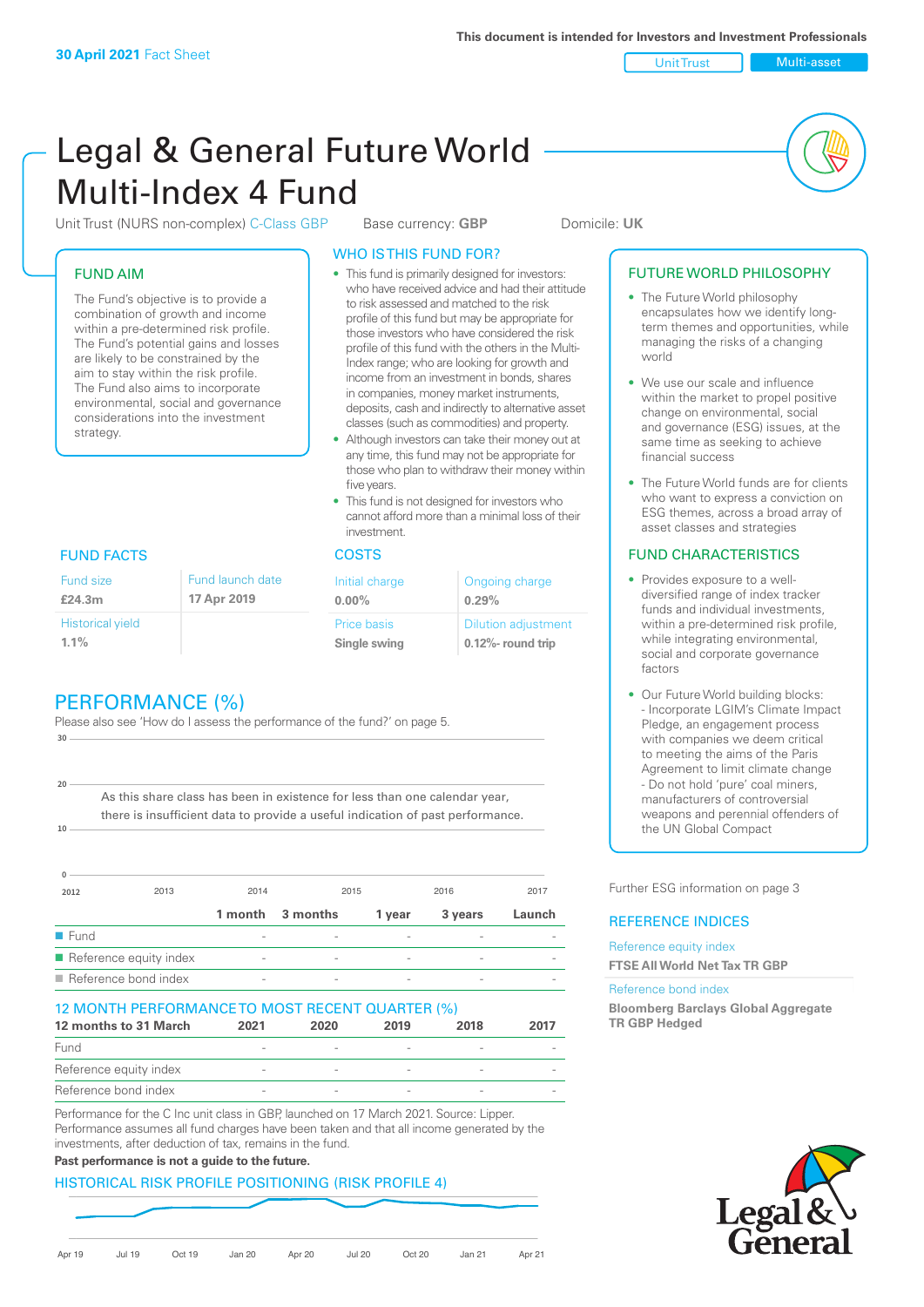Unit Trust (NURS non-complex) C-Class GBP

# PORTFOLIO BREAKDOWN

All data source LGIM unless otherwise stated. Totals may not sum due to rounding.





# FUND MANAGERS

The fund managers have responsibility for managing the multi-index fund range. They are part of the Multi-Asset Funds (MAF) team in LGIM. This team focuses on designing and managing multi-asset funds that are tailored to match the specific objectives of various client types. The team sits within a wider Asset Allocation team which combines both depth of experience with a broad range of expertise from different fields, including fund management, investment consulting and risk management roles.

# TOP 10 HOLDINGS (%)

| L&G FW ESG Developed Equity Index Fund                     | 21.3 |
|------------------------------------------------------------|------|
| L&G FW ESG UK Equity Index Fund                            | 9.5  |
| <b>L&amp;G UK ESG Corporate Bonds ETF</b>                  | 7.0  |
| Cash                                                       | 5.5  |
| L&G Future World Global Credit Fund                        | 5.0  |
| L&G ESG Eemerging Markets Government Bond (USD) Index Fund | 4.5  |
| L&G Global Inflation Linked Bond Index Fund                | 4.0  |
| L&G Japan Index Trust                                      | 3.8  |
| L&G Global Infrastructure Index Fund                       | 3.0  |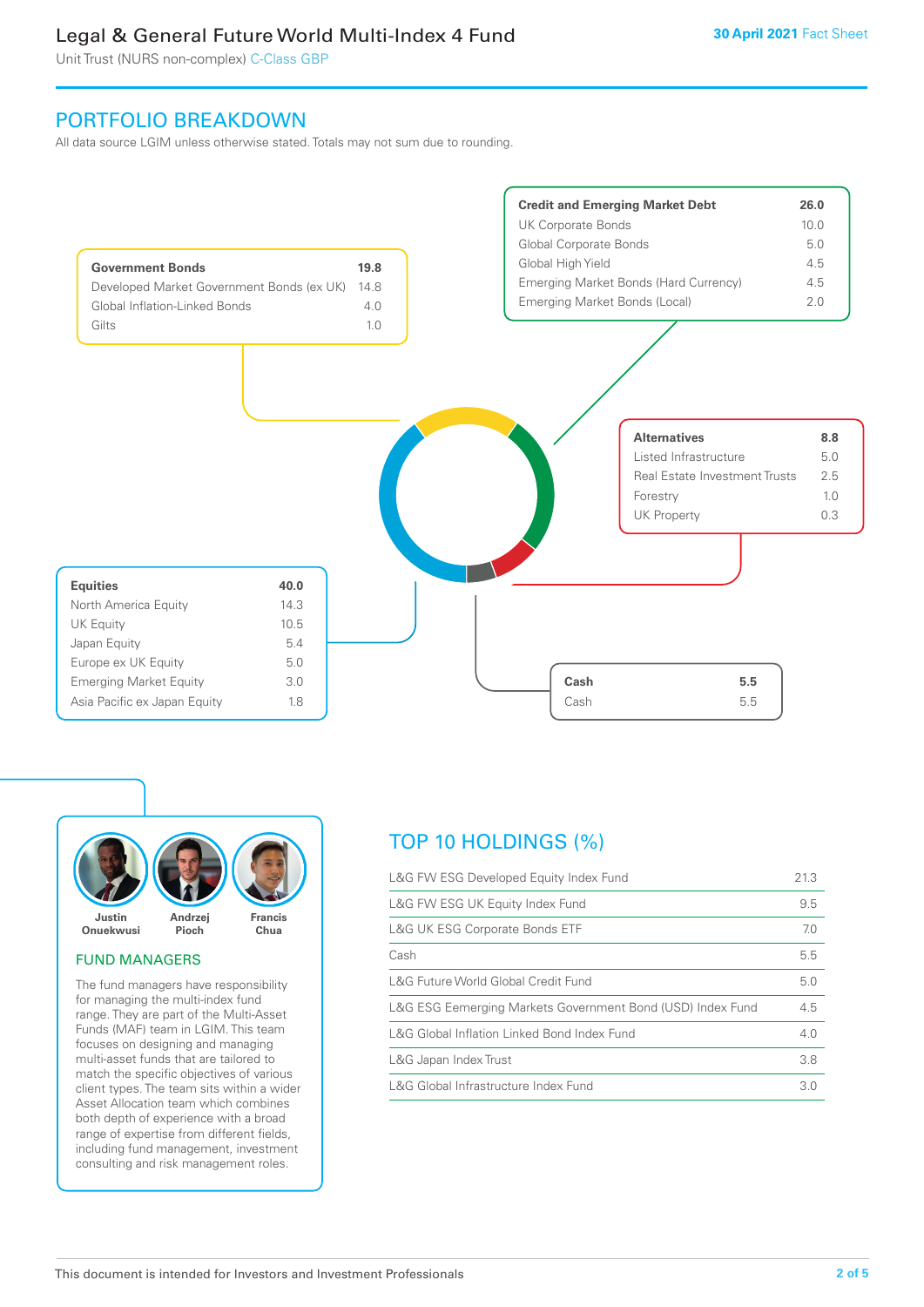Unit Trust (NURS non-complex) C-Class GBP

**53**

ESG score of comparator

# ESG COMMITMENT

**/100 /100**

From diesel emissions to oil spills, there have been many tangible examples in recent years of how failures in the way companies are run can have a harmful impact on the environment, society and investor returns. We believe responsible investing can mitigate the risk of such outcomes and has the potential to improve returns through the integration of environmental, social and governance (ESG) considerations, active ownership and longterm thematic analysis.

# ESG SCORE

We score companies based on environmental, social and governance factors. The ESG Score is aligned to our engagement and voting activities. As a result, this portfolio has an aggregate ESG Score of **56** versus a mainstream comparator of **53**.

ESG scores and carbon metrics are calculated for the portion of the portfolio that invests in LGIM's Future World funds.



# ENVIRONMENTAL PERFORMANCE

**61%** Lower carbon reserves intensity than the unadjusted comparator

> **Equivalent to 3,690 barrels of oil**

Carbon dioxide (CO2) is the most significant contributor to greenhouse gas emissions which are driving climate change. Compared to the unadjusted comparator, the fund will have a different exposure to current and future sources of carbon dioxide emissions.



൘

**56**

ESG score of fund

CARBON RESERVES

Carbon reserves are fossil fuels (coal, oil and gas) which, if burnt, will become the carbon emissions of the future. To meet global climate change targets, the unabated use of fossil fuels is expected to decline over time.

The figures below are a measure of the size of carbon reserves held by the fund's underlying companies.

**1,085** Fund

**2,768 Comparator** 

**Tonnes of CO2 ei per \$1 million of market capitalisation**

The fund has **61%** lower carbon reserves intensityii compared to the unadjusted comparator. The difference in carbon reserves intensity means that for every \$1 million invested in the fund, the exposure to fossil fuels through the underlying companies is reduced by an amount equivalent to **3,690 barrels of oil**<sup>iii</sup>, compared to having invested in the unadjusted comparator.



**40%** Lower carbon

emissions intensity than the unadjusted comparator

CARBON EMISSIONS

Following the global Paris Agreement on climate change, companies in all sectors are expected to reduce their emissions to prepare and adapt for a low-carbon economy.



**Tonnes of CO2 e per \$1 million of sales**

The fund has **40%** lower carbon emissions intensity compared to the unadjusted comparator. Carbon emissions intensity describes the relationship between the carbon emissions of a company and its salesiv

The difference in carbon emissions intensity means that the fund has selected companies where, for the same level of sales, the associated emissions<sup>v</sup> are lower by 40% compared to the unadjusted comparator<sup>vi</sup>.



For further information please go to www.lgim.com/esginfo Ø

**The comparator for this fund is a bespoke asset-weighted blend\* of Solactive market-capitalisation indices in equities and credit. \*The blend will evolve over time in line with the actual asset allocation of the multi-asset fund.**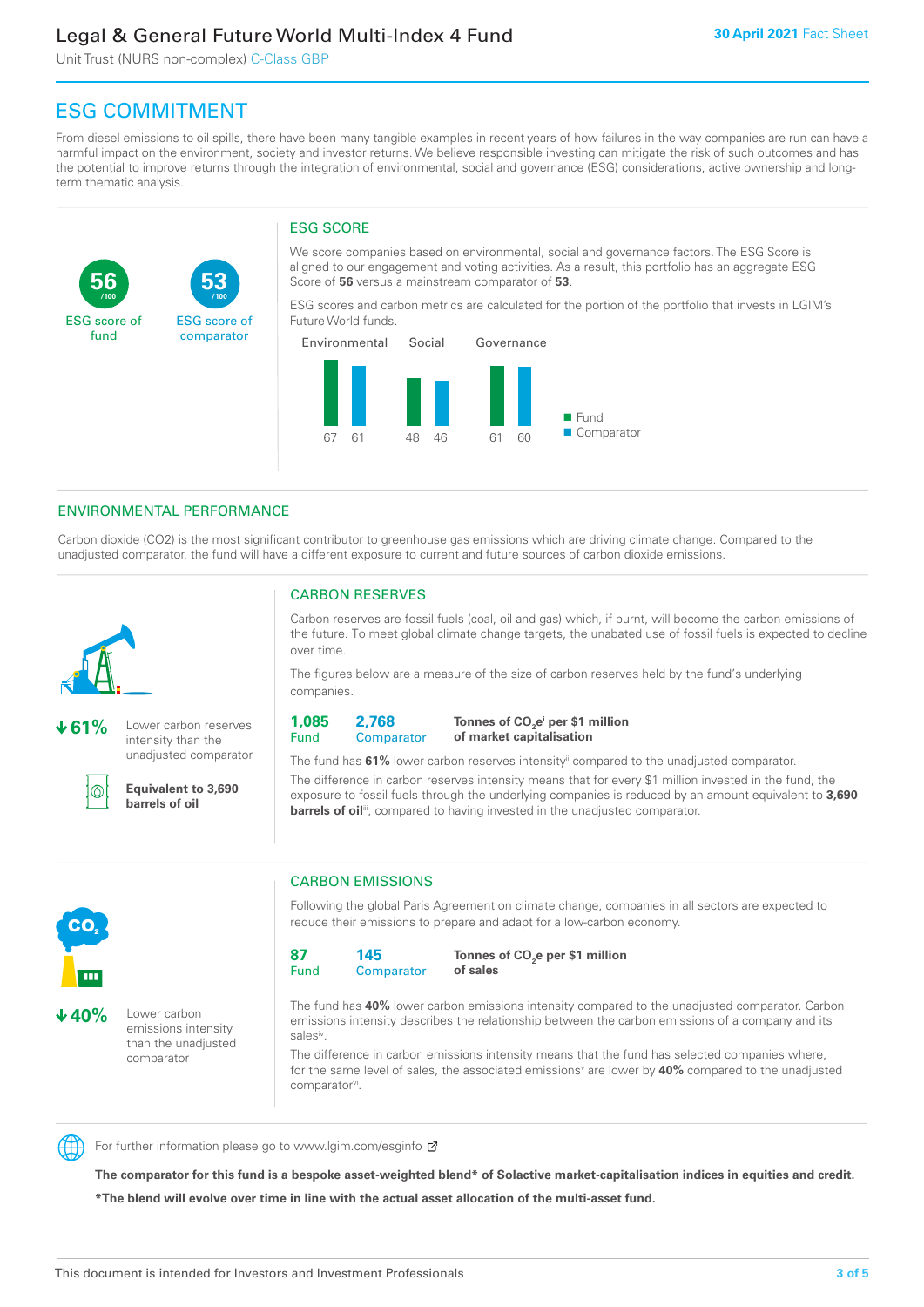Unit Trust (NURS non-complex) C-Class GBP

# **NOTES**

 $^\mathrm{i}$  Carbon dioxide equivalent (CO<sub>2</sub>e) is a standard unit to compare the emissions of different greenhouse gases.

<sup>ii</sup> The carbon reserves intensity of a company captures the relationship between the carbon reserves the company owns and its market capitalisation. The carbon reserves intensity of the overall fund reflects the relative weights of the different companies in the fund.

iii We consider one barrel of oil equivalent to 0.425 tonnes of CO<sub>2</sub>e, based on International Energy Agency and Intergovernmental Panel on Climate Change guidelines.

#### iv The choice of this metric follows best practice recommendations from the **Task Force on Climate-related Financial Disclosures**.

v Data on carbon emissions from a company's operations and purchased energy is used.

vi This measure is the result of differences in the weights of companies between the index or the fund and the comparator, and does not depend on the amount invested in the fund. It describes the relative 'carbon efficiency' of different companies in the comparator (i.e. how much carbon was emitted per unit of sales) or in the fund, not the contribution of an individual investor in financing carbon emissions.

We use a proxy comparator to represent a typical comparable universe for this fund.

**HSBC:** Source: HSBC Bank Plc. ("HSBC") – HSBC Climate Solutions Database. All rights in the HSBC Climate Solutions Database and data content therein are vested in HSBC. Neither HSBC, nor its affiliates accept any liability for the accuracy or completeness of the HSBC Climate Solutions Database. No further distribution of HSBC data is permitted without HSBC's express written consent.

**Trucost:** Source: S&P Trucost Limited © Trucost 2019. All rights in the Trucost Data and Reports vest in Trucost and/or its licensors. Neither Trucost, nor its affiliates, nor its licensors accept any liability for any errors, omissions or interruptions in the Trucost Data and/or Reports. No further distribution of the Data and/or Reports is permitted without Trucost's express written consent.

**Sustainalytics:** Part of this publication may contain Sustainalytics proprietary information that may not be reproduced, used, disseminated, modified nor published in any manner without the express written consent of Sustainalytics. Nothing contained in this publication shall be construed as to make a representation or warranty, express or implied, regarding the advisability to invest in or include companies in investable universes and/or portfolios. The information is provided "as is" and, therefore Sustainalytics assumes no responsibility for errors or omissions. Sustainalytics cannot be held liable for damage arising from the use of this publication or information contained herein in any manner whatsoever.

The calculations above rely on third party data provided at a point in time that may not cover the entirety of the fund's investments or the fund's comparator. As a result, what we report may change as third party data changes and may also differ from other third party calculations.

**Refinitiv:** Source: Refinitiv ESG